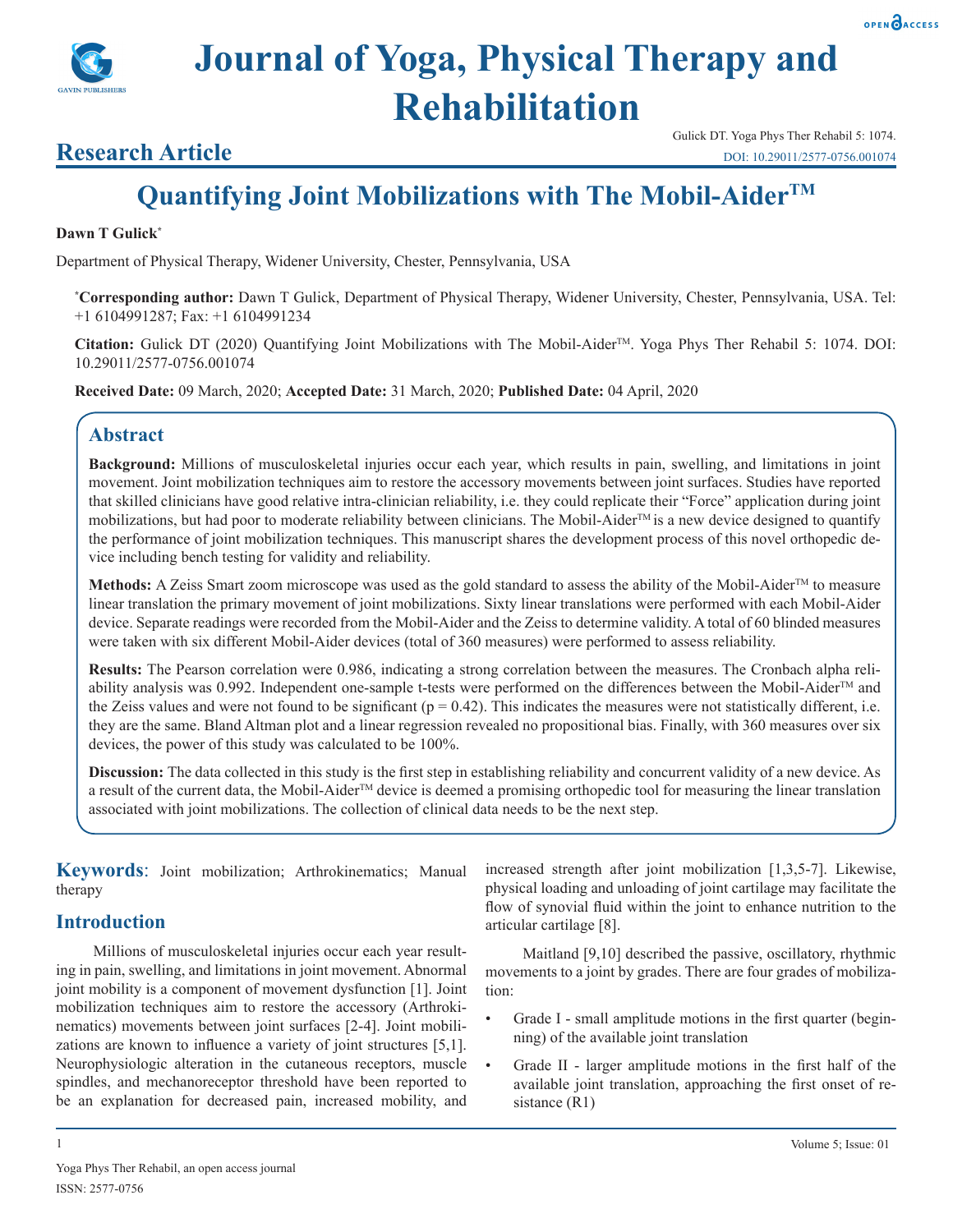- Grade III larger amplitude motions in the second half of available joint translation, into the final onset of resistance (R2)
- Grade IV small amplitude motions at the last quarter of the available joint translation, into the final onset of resistance (R2)

Grade I and II mobilizations can be used to abate pain [4,9,10]. Whereas, grade III and IV mobilizations can be used to address tissue extensibility [4,5,9,10].

One can appreciate the cognitive elements of joint mobilizations, but unless this knowledge can be transitioned to the psychomotor skill in a clinical setting, it is of little use. Studies have reported that skilled clinicians have good relative intra-clinician reliability, i.e. they could replicate their "Force" application during joint mobilizations, but had poor to moderate reliability between clinicians [11,12]. Due to varying degrees of joint limitations, clinicians could use the same amount of force on two different people and achieve very different quantities of linear translation. To that end, studies have reported a poor correlation between force and displacement [2,13,14]. In addition, the rate of force application may influence the magnitude of displacement [15]. Performance of accurate and consistent joint mobilizations is a critical component of efficacious treatment. With total linear excursion of joints from 5-15 mm, even the seasoned clinician could use help ensuring clinically consistent techniques [11].

The process of acquiring motor skills requires learning, error detection, error correction, and training [16]. More specifically, mastering a psychomotor skill requires purposeful practice with visual feedback [17,2]. Concurrent feedback given while the learning task is in progress is critical [17]. Major organizations such as the American Heart Association (AHA) have recognized this process and implemented changes to employ feedback devices for the performance of cardiopulmonary resuscitation. The 2015 AHA Guidelines state, "Unfortunately, inadequate performance of resuscitation is common yet challenging for providers and instructors to detect, thereby making it difficult to appropriately focus feedback and improve future performance." Studies have shown feedback devices help students achieve mastery of critical resuscitation skills and shorten the time to demonstration of competence. Likewise, the performance of consistent joint mobilizations could be enhanced with concurrent, visual feedback. Gonzalez-Sanchez, et al. [18] demonstrated the effectiveness of real-time feedback among students learning ankle joint mobilizations when compared to traditional teaching methods. Yet, the limited devices available for quantitative feedback of joint mobility are either too cumbersome [19-21] or measure force [2,12,22-24].

In 2016, work began on the development of an innovative device to quantify joint mobility, i.e. arthrokinematic motion. The two challenges were to identify a means to quantify joint translation and develop joint contours to minimize potential interface errors. Since joint mobilizations can require different amounts of force to reach R1 or R2 [13], the decision was made to establish a device to measure linear distance/displacement, i.e. the magnitude of translation of one osseous surface on another, as opposed to force. By placing the Mobil-Aider axis (figure 1 arrow) on the joint line, the device can be stabilized on the proximal side of the joint while the screen-side of the device can mobilize the distal side of the joint, i.e. translating distal on proximal. The measurement is then revealed via a Light-Emitting Diode (LED) display (figure 1). Finding a way to contour the device to an array of body surfaces proved challenging. The lack of direct, contoured contact was one of the issues with a prior device to assess of the anterior/posterior translation of the knee (KT1000/2000).



**Figure 1:** The Mobil-Aider<sup>™</sup> Device.

After studying the contours of the peripheral joints, it appeared that majority of joint mobilization techniques could be accomplished with seven attachments. These attachments could be donned/doffed on the main device via a dovetailed slot with a spring-loaded plunger mechanism. By interfacing the device between the patient's joint and the clinician's hands, the mobilizations could be performed in the traditional manner (minimal learning curve). The seven colorful attachments (figure 2) were fabricated for the following joint glides:

- Red = supine tibiofemoral anterior
- Yellow = talocrural anterior, prone tibiofemoral anterior
- Blue = glenohumeral anterior/posterior, sternoclavicular posterior
- Green = glenohumeral inferior, ulnohumeral medial/lateral, radiocarpal medial/lateral, talocrural posterior, subtalar medial/lateral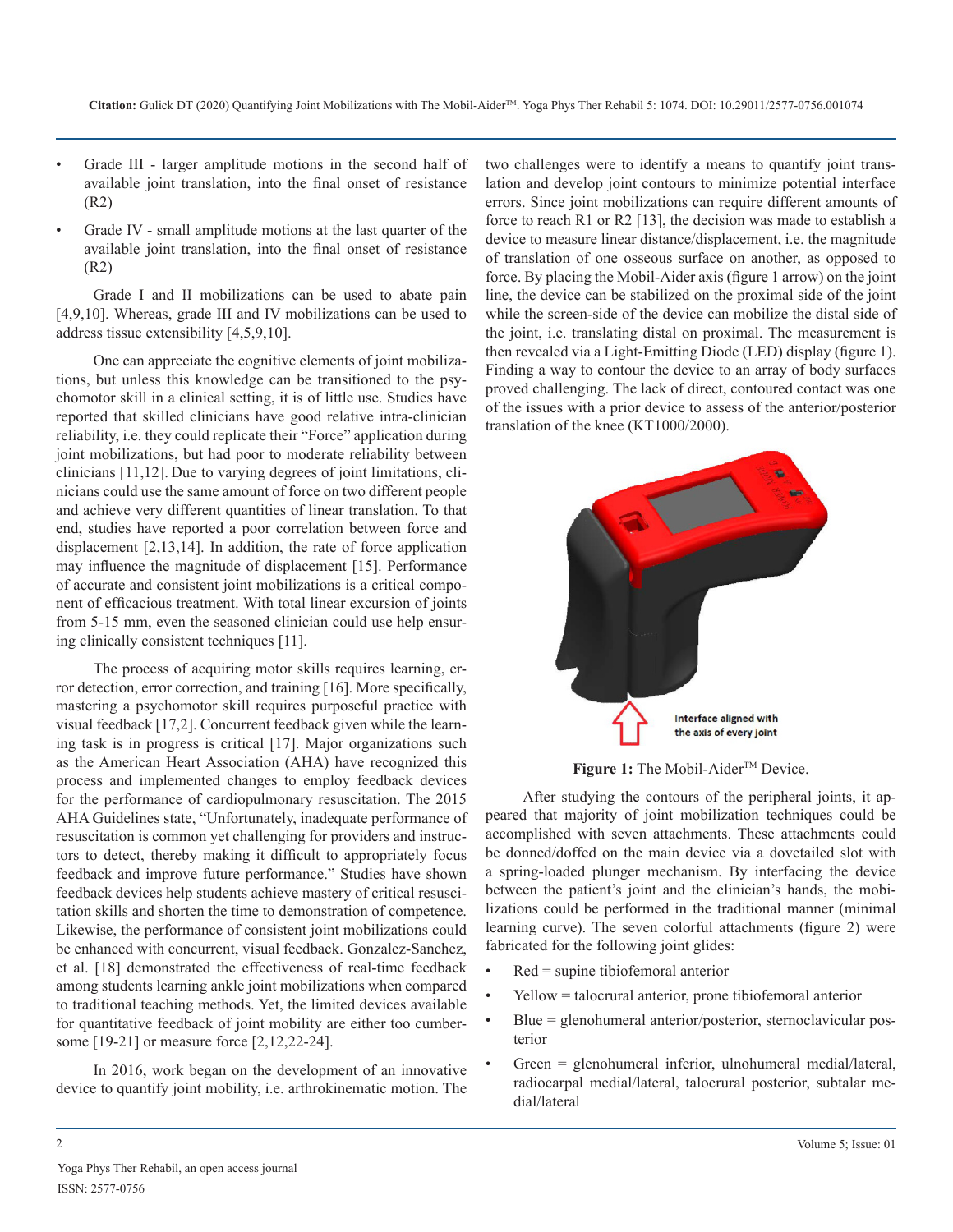- White  $=$  radiocarpal dorsal/volar
- Black (large) = supine tibiofemoral anterior stabilization component
- $Black (small) = stabilization component for all other mobili$ zations



Figure 2: Mobil-Aider<sup>™</sup> Docking Stations with Joint Attachments.

The Mobil-Aider<sup>TM</sup>, has been funded, in part, by a National Science Foundation Phase I and Phase II Grants. Throughout the development process, numerous changes were made. Once a minimal viable prototype was created, bench testing was performed and clinical feedback was obtained, i.e. customer discovery. Finally, the market-ready device needs to be verified.

The purpose of this manuscript is to share the development process of an orthopedic device to address the subjectivity of joint mobilization techniques. Part of the development of any device involves bench validation and reliability. This is an important first step prior to embarking on clinical research. The following process sought to address validity and reliability.

#### **Methods**

The Zeiss Smartzoom 5 Microscope (Carl Zeiss Microscopy, GmbH, Germany) was used as the gold standard to which measures from the Mobil-Aider<sup>™</sup> were compared. The Zeiss magnification ranges from 10x to 1011x with coaxial illumination and is self-calibrating. Two metal measurement devices were aligned in parallel, secured to the Mobil-Aider™, and positioned on the Zeiss stage (figure 3). One side of the Mobil-Aider™ device was stabilized and the other side was translated to a random distance (this process was similar to that of a joint mobilization). The measure of the translation was displayed on the Mobil-Aider<sup>™</sup> LED screen (in mm) and recorded on the data sheet. With the Mobil-Aider<sup>TM</sup> in focus on the Zeiss stage, the measure was read off the screen and

recorded on a separate data sheet. The Mobil-Aider™ was reset and the process was repeated for a total of 60 times across six different serialized Mobil-Aider<sup>™</sup> devices. Thus, a total of two sets of 360 measures were recorded. At the conclusion of all measurements, the two data sheets were matched for Mobil-Aider<sup>TM</sup> and Zeiss measures. This maintained blinding of all measures. All measurements were made on the base device without any attachments donned. This was because the main device housing is where the linear translation occurs. For this bench research, the addition of an attachment would not have changed any of the measures. However, when collecting clinical research, the contour of the attachment could be a factor and will need to be considered at that time.



**Figure 3:** Zeiss Microscope Testing Set-up.

Pearson Correlation was performed to determine how strongly the measures of the two devices resemble each other. A Cronbach's alpha reliability analysis was performed to measure internal consistency (a measure of how well a test addresses different constructs and delivers reliable scores). Independent onesample t-tests were performed to determine if the two sets of data were significantly different from each other. A Bland Altman Plot was also generated and a linear regression was calculated to check for proportional bias. Finally, a power calculation was performed to determine the confidence in the data.

#### **Results**

The data analysis was performed with SPSS Statistics 23 software (IBM, Chicago). Pearson correlation coefficients were calculated because it is deemed the best method of measuring the association between variables based on the method of covariance [25]. The Pearson correlation is a linear index. The correlations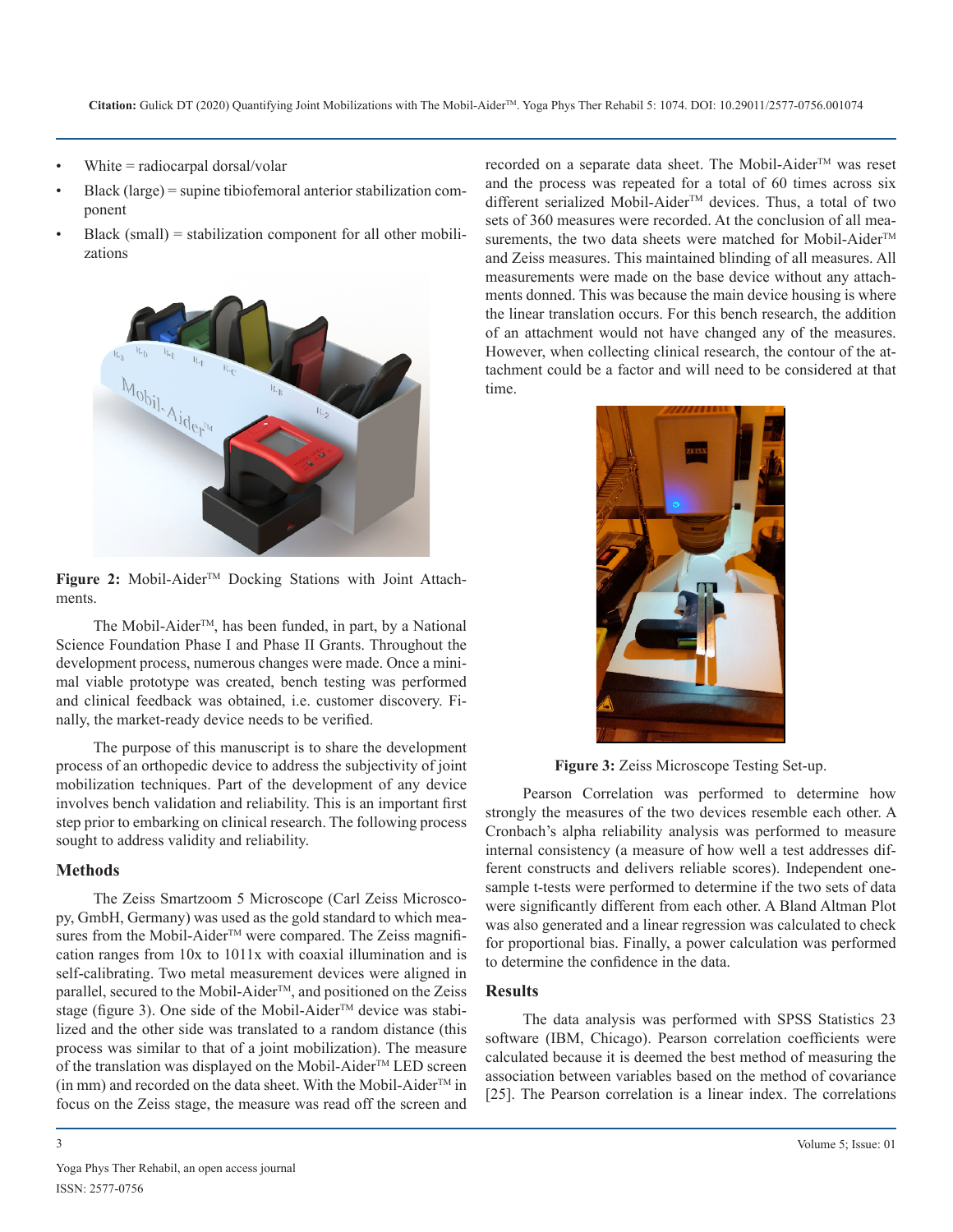between the device and the Zeiss (across the 6 devices) ranged from 0.986 to 0.997 and demonstrate a strong relationship between the two measures but they do not confirm reliability or validity. Cronbach's alpha is a measure of reliability. The analysis was performed on each device (n=6), as well as the overall measures of all devices. This was done because the alpha coefficient can be increased by simply increasing the number of items on the analysis. Cronbach's alpha range was from 0.992 to 0.997. Independent one-sample t-tests were performed on the differences between the Mobil-Aider<sup>TM</sup> and the Zeiss values. This was performed to confirm the measures were the same, i.e. validity.

The independent one-sample t-test for all devices was not found to be significant at the  $p = 0.05$  level ( $p = 0.42$ ). This indicates the measures were not significantly different. In addition, the standard error of the mean was calculated because it is a measure of the dispersion of sample means around the population mean. A low value is a positive reflection of the accuracy of the data. A graph of the values is displayed in figure 4. The Bland Altman plot (figure 5) displays the mean difference and the 95% limits of agreement. No propositional bias was identified. Finally, with 360 pairs of measures, the power of this study was calculated to be 100%.



**Figure 4:** Scatterplot of the Pearson Correlation Coefficient.



**Figure 5:** Bland Altman Plot with 95% Upper & Lower Confidence Limits.

#### **Discussion**

The results of this study demonstrate both the reliability and concurrent validity of the Mobil-Aider<sup>TM</sup> in a laboratory setting. This is the first step in determining proof of concept and assessing the clinical viability of any device. Clinical data is the next important step. In theory, if a clinician can obtain quantitative feedback while performing joint mobilizations, consistency of a given grade can be maintained. Students and novice clinicians struggle with the appreciation of various endfeels. If an expert clinician/professor could use a device to demonstrate to a student the magnitude of the linear translation at which a given endfeel occurs, the student can use the device to replicate that translation and appreciate the end feel. For example, a professor, lab instructor, or clinical instructor could identify R2 of a posterior glenohumeral glide as occurring at 8 mm. The student could then perform the same technique to gain a qualitative appreciation of what R2 feels like when achieving 8 mm of translation. In addition, the magnitude of the linear translation can be documented to monitor objective changes over time.

On the other hand, the quantitative feedback can assist the user in identifying faulty technique. If the user does not align the device axis with the joint axis, an LED display will indicate a lack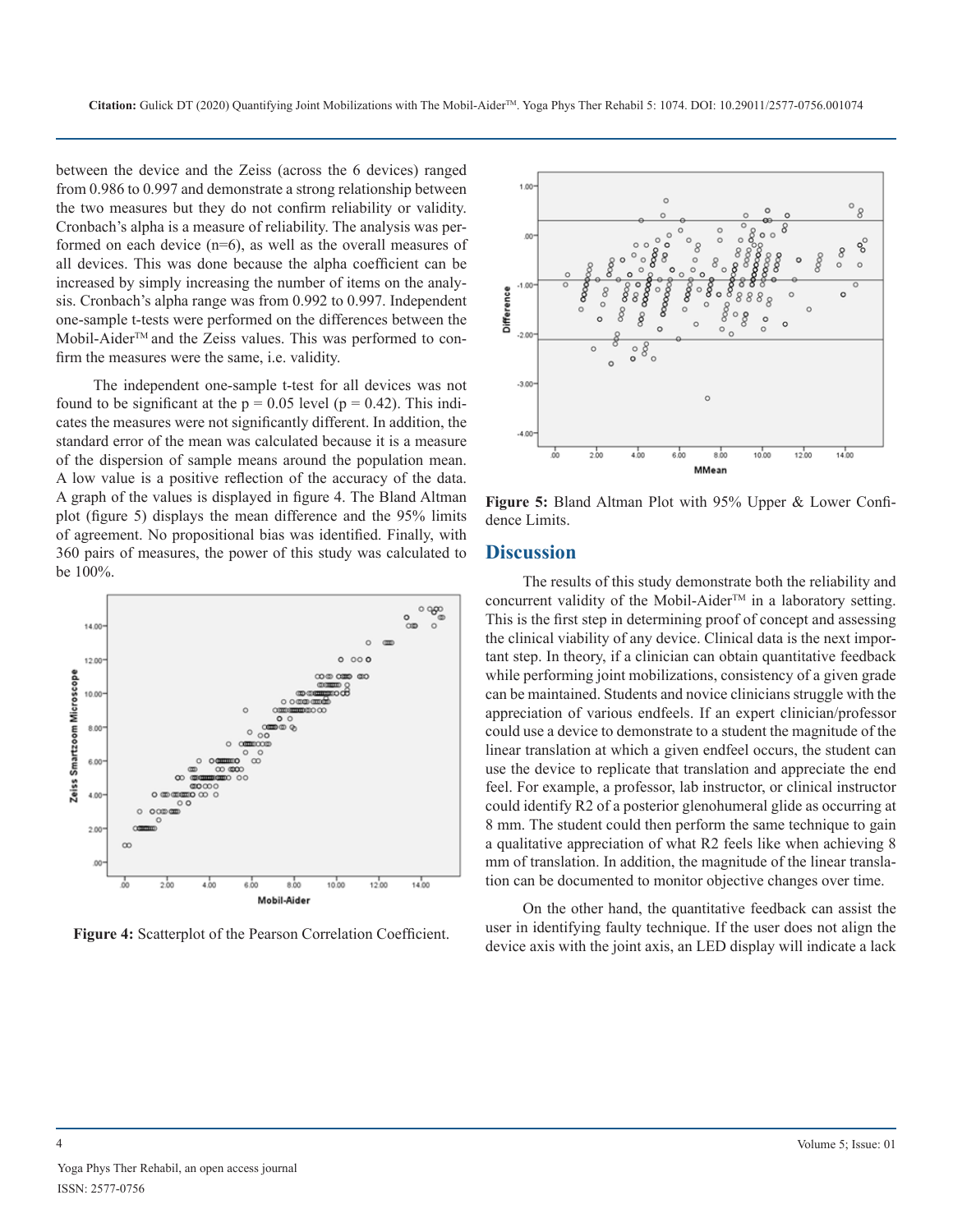of movement. The user can then re-assess the joint line and adjust the position of the device to perform an efficacious assessment/ intervention. Likewise, since joint mobilizations are a linear translation of two joint surfaces parallel to the joint line, if the user attempts to perform an angular movement, the mechanism of the device will not allow it to translate. Again, this feedback can help a user perform the techniques correctly. This type of feedback is an example of the desired process of acquiring motor skills: learning, error detection, error correction, and training [16].

Currently, there are no other devices capable of quantifying the linear translation of joint surfaces, i.e. arthrokinematic motion. All measurement tools have focused on osteo kinematics, i.e. goniometers. The availability of an arthrokinematic measurement tool to provide objective feedback could be valuable in training evolving professionals, providing consistent interventions, and serve as a research tool to populate the literature regarding efficacious manual techniques. The rendering of proper care may result in quicker recovery, reduced out-of-pocket costs (co-pays), and swifter return to the prior level of function.

# **Limitations**

This manuscript is bench research designed to provide the first step in product validation. The author acknowledges the need to embark on clinical research to demonstrate the ability of the [device to perform well on normal and then individuals with pa](https://www.ncbi.nlm.nih.gov/pmc/articles/PMC5125433/)thology.

# **Conclusions**

The data collected in this study are the first step in establishing reliability and concurrent validity of a new device. As a result of the current data, the Mobil-Aider<sup>™</sup> device has passed the first test in contributing to quantifying joint mobilization techniques. The next step is clinical testing on both healthy and injured joints.

# **References**

- 1. [Yerys S, Makofsky H, Byrd C, Pennachio J, Cinkay J \(2002\) Effect of](https://www.tandfonline.com/doi/abs/10.1179/106698102790819085) [mobilization of the anterior hip capsule on gluteus maximus strength.](https://www.tandfonline.com/doi/abs/10.1179/106698102790819085)  [Journal of Manipulative and Physiological Therapeutics 10: 218-222](https://www.tandfonline.com/doi/abs/10.1179/106698102790819085).
- 2. [deSouza MS, Venturini C, Teixeira LM, Chagas MH, deResende MA](https://www.ncbi.nlm.nih.gov/pubmed/18486749)  [\(2008\) Force-displacement relationship during anteroposterior mobi](https://www.ncbi.nlm.nih.gov/pubmed/18486749)[lization of the ankle joint. Journal of Manipulative and Physiological](https://www.ncbi.nlm.nih.gov/pubmed/18486749)  [Therapeutics 31: 285-292](https://www.ncbi.nlm.nih.gov/pubmed/18486749).
- 3. [Harkey M, McLeod M, Van Scoit A, Terada M, Tevald M, et al. \(2014\)](https://www.ncbi.nlm.nih.gov/pubmed/24700526)  [The Immediate Effects of an Anterior-to-Posterior Talar Mobilization](https://www.ncbi.nlm.nih.gov/pubmed/24700526) [on Neural Excitability, Dorsiflexion Range of Motion, and Dynamic Bal](https://www.ncbi.nlm.nih.gov/pubmed/24700526)[ance in Patients with Chronic Ankle Instability. Journal of Sport Reha](https://www.ncbi.nlm.nih.gov/pubmed/24700526)[bilitation 23: 351-355](https://www.ncbi.nlm.nih.gov/pubmed/24700526).
- 4. [Wise CH \(2015\) Orthopaedic Manual Physical Therapy: From Evi](https://fadavispt.mhmedical.com/content.aspx?bookid=2154§ionid=164750304)[dence to Art. Phila, PA: F.A. Davis Publishing](https://fadavispt.mhmedical.com/content.aspx?bookid=2154§ionid=164750304)
- 5. [Makofsky H, Panicker S, Abbruzzese J, Aridas C, Camp M, et al.](https://www.ncbi.nlm.nih.gov/pmc/articles/PMC2565609/)  [\(2007\) Immediate effect of grade IV inferior hip joint mobilization on](https://www.ncbi.nlm.nih.gov/pmc/articles/PMC2565609/)  [hip abductor torque: A pilot study. Journal of Manipulative and Physi](https://www.ncbi.nlm.nih.gov/pmc/articles/PMC2565609/)[ological Therapeutics 15: 103-111](https://www.ncbi.nlm.nih.gov/pmc/articles/PMC2565609/).
- 6. [Landrum EL, Kelln CB, Parente WR, Ingeroll CD, Hertel J \(2008\) Im](https://www.ncbi.nlm.nih.gov/pubmed/19119395)[mediate effects of anterior-to-posterior talocrural joint mobilization af](https://www.ncbi.nlm.nih.gov/pubmed/19119395)[ter prolonged ankle immobilization: A preliminary study 16: 100-105.](https://www.ncbi.nlm.nih.gov/pubmed/19119395)
- 7. [Hanrahan S, Van Lunen BL, Tamburello M, Walker ML \(2005\) The](https://www.ncbi.nlm.nih.gov/pmc/articles/PMC1150231/) [short-term effects of joint mobilizations on acute mechanical low back](https://www.ncbi.nlm.nih.gov/pmc/articles/PMC1150231/) [dysfunction in collegiate athletes. Journal of Athletic Training 40: 88-](https://www.ncbi.nlm.nih.gov/pmc/articles/PMC1150231/) [93.](https://www.ncbi.nlm.nih.gov/pmc/articles/PMC1150231/)
- 8. [Torzilli PA, Dethmers DA, Rose DE, Schryuer HF \(1983\) Movement of](https://www.sciencedirect.com/science/article/abs/pii/0021929083901240)  [interstitial water through loaded articular cartilage. Journal of Biome](https://www.sciencedirect.com/science/article/abs/pii/0021929083901240)[chanics 16: 169-179](https://www.sciencedirect.com/science/article/abs/pii/0021929083901240).
- 9. Maitland GD (1991) Peripheral manipulation. Boston: Butterworths-Heinemann.
- 10. Maitland Australian Physiotherapy Seminars (2015) MT-1: Basic Peripheral. Cutchogue, NY: Maitland Australian Physiotherapy Seminars
- 11. [Gorgos KS, Wasylyk NT, Van Lunen BL, Hoch MC \(2014\) Inter-clini](https://www.ncbi.nlm.nih.gov/books/NBK184699/)[cian and intra-clinician reliability of force application during joint mobi](https://www.ncbi.nlm.nih.gov/books/NBK184699/)[lization: A systemic review. Manual Therapy 19: 90-96](https://www.ncbi.nlm.nih.gov/books/NBK184699/)
- 12. [Tragord BS, Gill NW, Silvernail JL, Teyhen DS, Allison SC \(2013\)](https://www.ncbi.nlm.nih.gov/pmc/articles/PMC3822319/)  [Joint mobilization force and therapist reliability in subjects with knee](https://www.ncbi.nlm.nih.gov/pmc/articles/PMC3822319/)  [osteoarthritis. Journal of Manipulative and Physiological Therapeutics](https://www.ncbi.nlm.nih.gov/pmc/articles/PMC3822319/)  [21: 196-206.](https://www.ncbi.nlm.nih.gov/pmc/articles/PMC3822319/)
- 13. [Talbott NR, Witt DW \(2016\) In vivo measurements of humeral move](https://www.ncbi.nlm.nih.gov/pmc/articles/PMC5125433/)ment during posterior glenohumeral mobilizations. Journal of Manual [and Manipulative Therapy 24: 269-276.](https://www.ncbi.nlm.nih.gov/pmc/articles/PMC5125433/)
- 14. [Witt DW, Talbott NR \(2016\) In-vivo measurements of force and hu](https://www.ncbi.nlm.nih.gov/pubmed/26324323)[meral movement during inferior glenohumeral mobilizations. Manual](https://www.ncbi.nlm.nih.gov/pubmed/26324323)  [Therapy 21: 198-203](https://www.ncbi.nlm.nih.gov/pubmed/26324323).
- 15. [Lee RYW, Evans JH \(1992\) Loads-displacement-time characteristics](https://www.ncbi.nlm.nih.gov/pubmed/25025643)  [of the spine under posteroanterior mobilization. Australian Journal of](https://www.ncbi.nlm.nih.gov/pubmed/25025643)  [Physiotherapy 38 :115-123](https://www.ncbi.nlm.nih.gov/pubmed/25025643).
- 16. [Schmidt RA, Zelaznik H, Hawkins B, Frank JS, Quinn Jr JT \(1979\)](https://www.ncbi.nlm.nih.gov/pubmed/504536)  [Motor output variability: a theory for the accuracy of rapid motor acts.](https://www.ncbi.nlm.nih.gov/pubmed/504536)  [Psychology Revenue 47: 415-451](https://www.ncbi.nlm.nih.gov/pubmed/504536).
- 17. [Chang J-Y, Chang G-L, Chang Chien C-J, Chung K-C, Hsu A-T \(2007\)](https://www.ncbi.nlm.nih.gov/pubmed/17341511) Effectiveness of two forms of feedback on training of a joint mobiliza[tion skill by using a joint translation simulator. Physical Therapy 87:](https://www.ncbi.nlm.nih.gov/pubmed/17341511)  [418-430](https://www.ncbi.nlm.nih.gov/pubmed/17341511).
- 18. [Gonzalez-Sanchez M, Ruiz-Munoz M, Avila-Bolivar AB, Cuesta-Var](https://bmcmededuc.biomedcentral.com/articles/10.1186/s12909-016-0789-8)[gas AI \(2016\) Kinematic real-time feedback is more effective than tra](https://bmcmededuc.biomedcentral.com/articles/10.1186/s12909-016-0789-8)[ditional teaching method in learning ankle joint mobilization: a random](https://bmcmededuc.biomedcentral.com/articles/10.1186/s12909-016-0789-8)[ized controlled trial. BMC Medical Education 16: 261](https://bmcmededuc.biomedcentral.com/articles/10.1186/s12909-016-0789-8).
- 19. [Lin HT, Hsu AT, An KN, Chang Chien Jr, Kuan TS, et al. \(2008\) Reli](https://www.ncbi.nlm.nih.gov/pubmed/17936055)ability of stiffness measured in glenohumeral joint and its application to [assess the effect of end-range mobilization in subjects with adhesive](https://www.ncbi.nlm.nih.gov/pubmed/17936055)  [capsulitis. Manual Therapy 13: 307-316.](https://www.ncbi.nlm.nih.gov/pubmed/17936055)
- 20. [McQuade K, Price R, Liu N, Ciol MA \(2012\) Objective assessment of](https://www.ncbi.nlm.nih.gov/pmc/articles/PMC3639440/) [joint stiffness: A clinically oriented hardware and software device with](https://www.ncbi.nlm.nih.gov/pmc/articles/PMC3639440/)  [an application to the shoulder joint. Novel Physiotherapy 2: 1-7.](https://www.ncbi.nlm.nih.gov/pmc/articles/PMC3639440/)